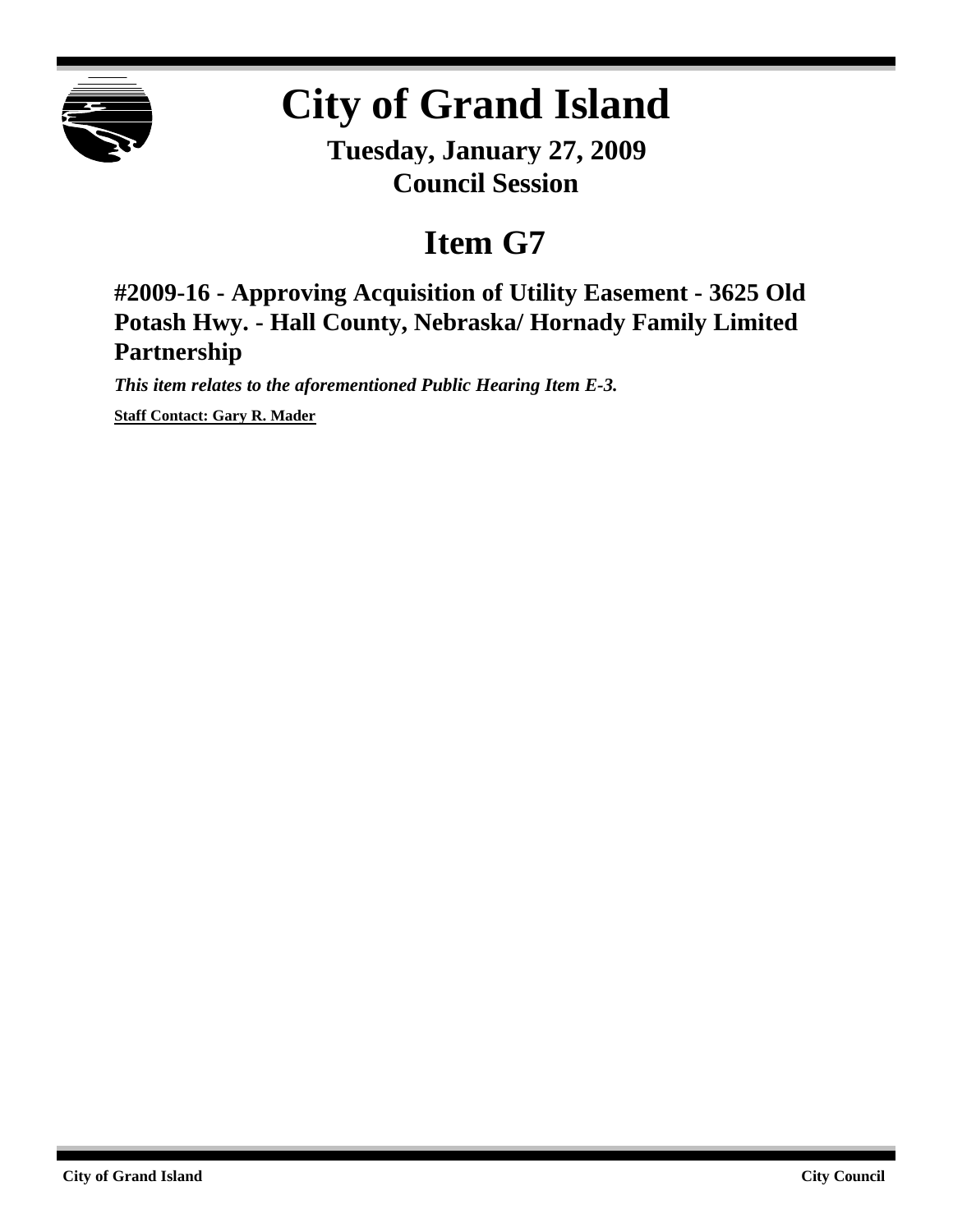## R E S O L U T I O N 2009-16

WHEREAS, a public utility easement is required by the City of Grand Island, from the County of Hall, Nebraska, to survey, construct, inspect, maintain, repair or replace public utilities and appurtenances; and

WHEREAS, a public hearing was held on January 27, 2009, for the purpose of discussing the proposed acquisition of an easement located in the City of Grand Island, Hall County, Nebraska; and more particularly described as follows:

Commencing at the northwest corner of the Northwest Quarter of the Northeast Quarter (NW1/4, NE1/4) of Section Twenty Four (24), Township Eleven (11) North, Range Ten (10) West; thence easterly along the northerly line of the Northwest Quarter of the Northeast Quarter (NW1/4, NE1/4) said Section Twenty Four (24), a distance of six hundred seventy three and four tenths (673.4) feet; thence southerly parallel with the westerly line of the Northwest Quarter of the Northeast Quarter (NW1/4, NE1/4) of said Section Twenty Four (24), a distance of thirty three (33.0) feet to a point on the southerly right-of-way line of Old Potash Highway being the ACTUAL point of beginning; thence continuing southerly along Grantor's easterly property line as described in Document #200709866 recorded in the Register of Deeds Office, Hall County, Nebraska, and being parallel with the westerly line of the Northwest Quarter of the Northeast Quarter (NW1/4, NE1/4) said Section Twenty Four (24), a distance of one hundred sixteen (116.0) feet; thence westerly parallel with the northerly line of the Northwest Quarter of the Northeast Quarter (NW1/4, NE1/4) said Section Twenty Four (24), a distance of twenty (20.0) feet; thence northerly parallel with the westerly line of the Northwest Quarter of the Northeast Quarter (NW1/4, NE1/4) said Section Twenty Four (24), a distance of one hundred sixteen (116.0) feet to a point on the southerly right-of-way line of said Old Potash Highway; thence easterly along the southerly right-of-way line of said Old Potash Highway, a distance of twenty (20.0) feet to the said point of beginning.

The above-described easement and right-of-way containing 0.053 acres, more or less, as shown on the plat dated 1/12/2009, marked Exhibit "A", attached hereto and incorporated herein by reference,

NOW, THEREFORE, BE IT RESOLVED BY THE MAYOR AND COUNCIL OF THE CITY OF GRAND ISLAND, NEBRASKA, that the City of Grand Island be, and hereby is, authorized to acquire a public utility easement fromthe County of Hall, Nebraska, on the above-described tract of land.

- - -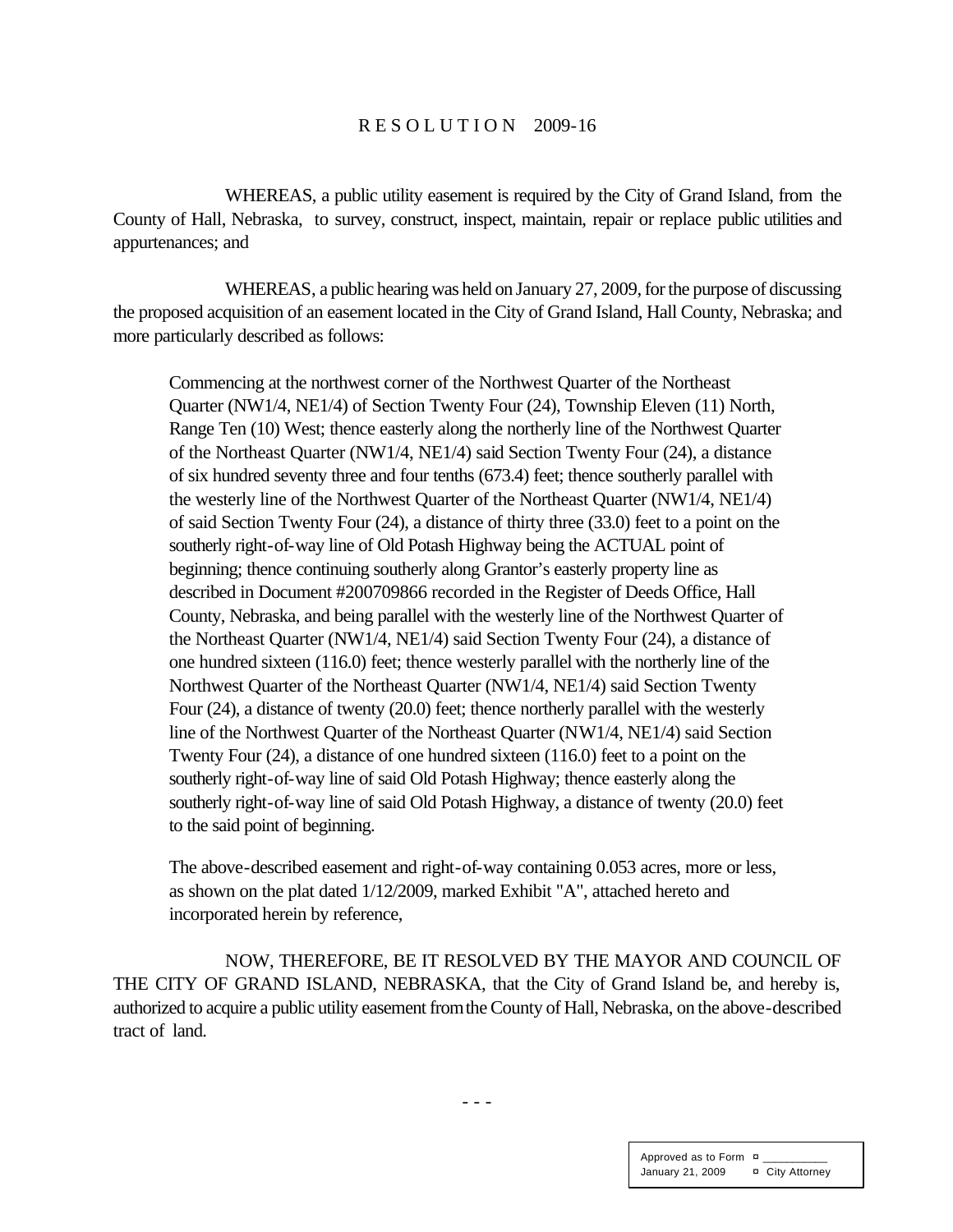Adopted by the City Council of the City of Grand Island, Nebraska, January 27, 2009.

Margaret Hornady, Mayor

\_\_\_\_\_\_\_\_\_\_\_\_\_\_\_\_\_\_\_\_\_\_\_\_\_\_\_\_\_\_\_\_\_\_\_\_\_\_\_

Attest:

RaNae Edwards, City Clerk

\_\_\_\_\_\_\_\_\_\_\_\_\_\_\_\_\_\_\_\_\_\_\_\_\_\_\_\_\_\_\_\_\_\_\_\_\_\_\_